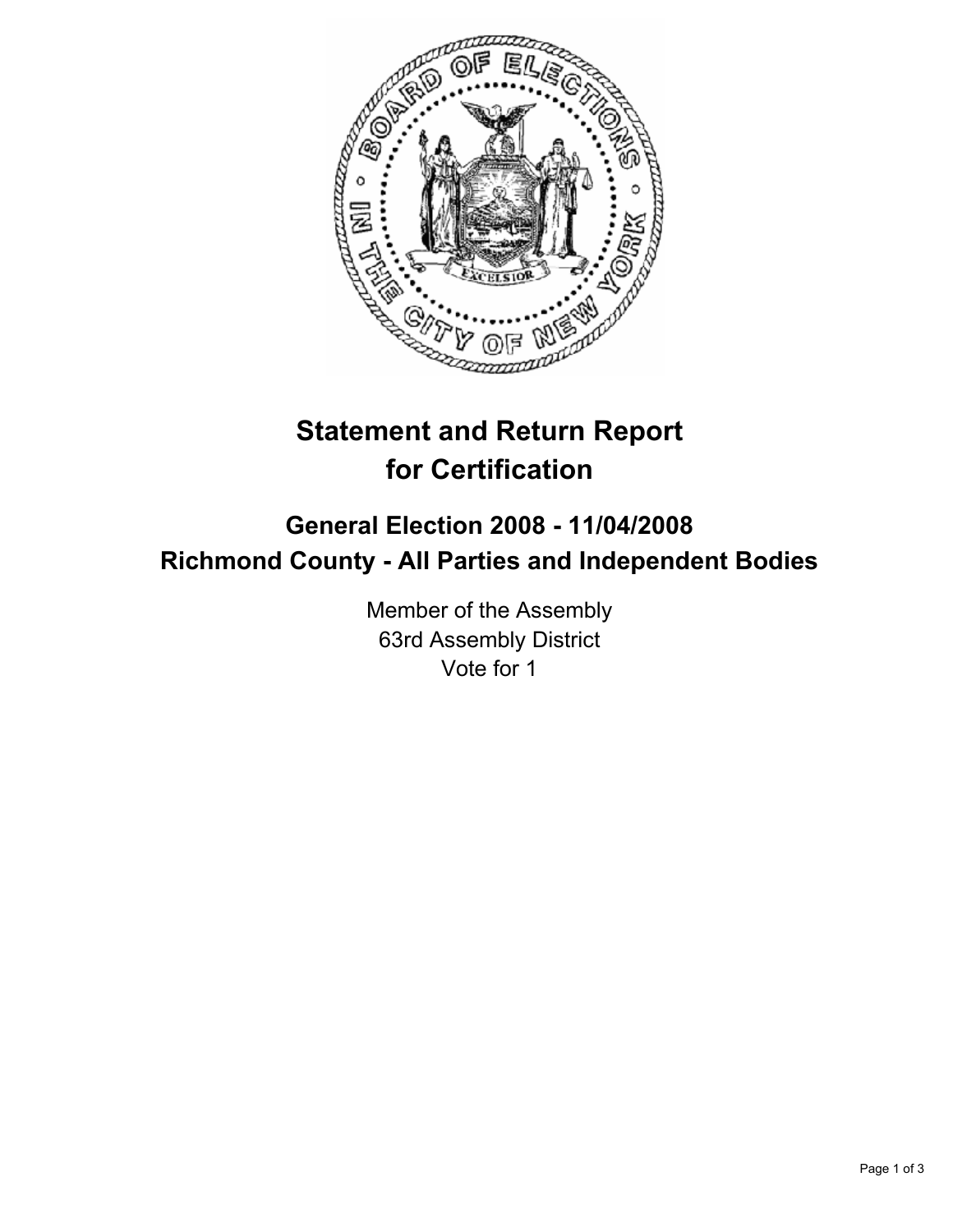

### **Assembly District 63**

| PUBLIC COUNTER                        | 40,902 |
|---------------------------------------|--------|
|                                       |        |
| <b>EMERGENCY</b>                      | 321    |
| ABSENTEE/MILITARY                     | 1,500  |
| <b>AFFIDAVIT</b>                      | 1,169  |
| <b>Total Ballots</b>                  | 44,067 |
| MICHAEL J CUSICK (DEMOCRATIC)         | 20,538 |
| DAVID ANTHONY PASCARELLA (REPUBLICAN) | 12,539 |
| MICHAEL J CUSICK (INDEPENDENCE)       | 1,029  |
| MICHAEL J CUSICK (CONSERVATIVE)       | 1,210  |
| MICHAEL J CUSICK (WORKING FAMILIES)   | 791    |
| DAN BANANNO (WRITE-IN)                |        |
| <b>HELEN FADOK (WRITE-IN)</b>         | 2      |
| JANNELL HYER SPENCER (WRITE-IN)       |        |
| THOMAS BAROZ (WRITE-IN)               |        |
| <b>Total Votes</b>                    | 36,112 |
| Unrecorded                            | 7.955  |